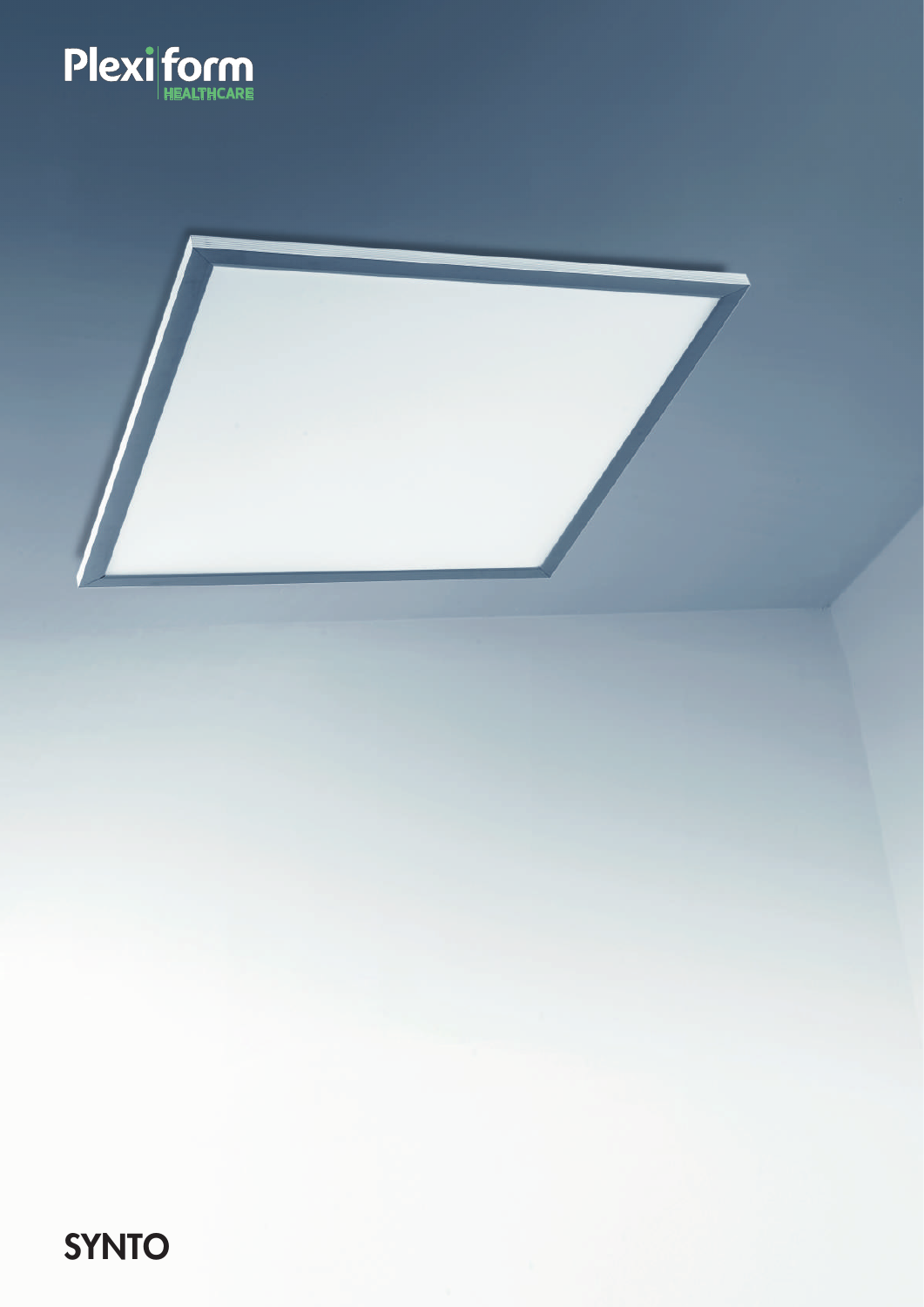

|                                                                                                                                                                                                                                                                                                                                                                                                                                                                                                                                                                                                                                                                                                                                                                                                                                         | <b>CARATTERISTICHE</b>    |
|-----------------------------------------------------------------------------------------------------------------------------------------------------------------------------------------------------------------------------------------------------------------------------------------------------------------------------------------------------------------------------------------------------------------------------------------------------------------------------------------------------------------------------------------------------------------------------------------------------------------------------------------------------------------------------------------------------------------------------------------------------------------------------------------------------------------------------------------|---------------------------|
| Apparecchio LED monoemissione, per installazione ad incasso su controsoffitti modulari con struttura a vista (modulo<br>600 mm, su richiesta modulo 625 mm), in cartongesso, a soffitto, a parete e a sospensione. Apparecchio tunable white,<br>caratterizzato dalla gestione della temperatura della luce, bianco dinamico che va da una temperatura di colore calda<br>(2700K) a fredda (6500K). Il prodotto permette di ricreare la luce naturale e di ottenere diversi scenari di illuminazione<br>a seconda del momento della giornata o del periodo dell'anno, adatto quindi sia ad un contesto medicale che lavorativo<br>(luce più fredda per stimolare l'essere umano, luce più calda per conciliare e rilassare). Composto da un corpo in alluminio<br>estruso e uno schermo diffusore in metacrilato. Alimentatore a bordo. | <b>FEATURES</b>           |
| LED luminaire with direct light emission. Recessed installation on plasterboard surfaces or false ceilings with exposed structure<br>(600 mm module - 625 mm module available upon request), ceiling, wall and suspended installation. Tunable white luminaire,<br>the white light temperature can be dynamically adjusted from warm white (2700K) to cool white (6500K). This luminaire allows<br>to recreate natural day light and generate a range of illumination levels based on the time of the day or the seasons of the year.<br>It may be used in medical environments or in workplaces, producing a more stimulating cooler light or a more relaxing warmer<br>light as required. Consists of an extruded aluminium body with a methacrylate diffuser. On board driver.                                                       |                           |
|                                                                                                                                                                                                                                                                                                                                                                                                                                                                                                                                                                                                                                                                                                                                                                                                                                         | <b>FINITURE</b>           |
| Cornice bianca lucida. Verniciatura a polveri epossidiche.                                                                                                                                                                                                                                                                                                                                                                                                                                                                                                                                                                                                                                                                                                                                                                              | <b>FINISHINGS</b>         |
| Glossy white trim. Epoxy powder coating.                                                                                                                                                                                                                                                                                                                                                                                                                                                                                                                                                                                                                                                                                                                                                                                                |                           |
|                                                                                                                                                                                                                                                                                                                                                                                                                                                                                                                                                                                                                                                                                                                                                                                                                                         | <b>MATERIALE</b>          |
| Corpo in alluminio estruso e schermo diffusore in PMMA.                                                                                                                                                                                                                                                                                                                                                                                                                                                                                                                                                                                                                                                                                                                                                                                 | <b>MATERIALS</b>          |
| Extruded aluminium body, PMMA diffuser.                                                                                                                                                                                                                                                                                                                                                                                                                                                                                                                                                                                                                                                                                                                                                                                                 |                           |
|                                                                                                                                                                                                                                                                                                                                                                                                                                                                                                                                                                                                                                                                                                                                                                                                                                         | <b>INSTALLAZIONE</b>      |
| Installazione ad incasso su controsoffitti modulari con struttura a vista (modulo 600 mm, su richiesta modulo 625 mm); ad incasso<br>in cartongesso, a soffitto, a parete e a sospensione con utilizzo dei kit di installazione.                                                                                                                                                                                                                                                                                                                                                                                                                                                                                                                                                                                                        | <b>MOUNTING</b>           |
| Recessed installation on plasterboard surfaces (with specific accessory) or false ceilings with exposed structure (600 mm<br>module - 625 mm module available upon request), ceiling, wall and suspended installation with the appropriate installation kits.                                                                                                                                                                                                                                                                                                                                                                                                                                                                                                                                                                           |                           |
|                                                                                                                                                                                                                                                                                                                                                                                                                                                                                                                                                                                                                                                                                                                                                                                                                                         | <b>APPLICAZIONI</b>       |
| Prodotto che si presta all'installazione in ambito medicale e clinico: in sale degenza, ambienti comuni, spazi ricreativi, zone<br>relax, ma anche nelle hall e aree di ingresso. Negli spazi chiusi di una clinica o di una casa di riposo, avere un prodotto con<br>una luce che rispecchia quella naturale e che permette di modularla a seconda del momento della giornata e della stagione è<br>fondamentale per assecondare il paziente nel suo ritmo biologico, seguendo il ciclo circadiano. Adatto anche all'installazione<br>nel settore office, laddove si voglia modulare la luce a seconda dell'andamento della giornata e delle necessità lavorative.                                                                                                                                                                     | <b>ENVIRONMENTS</b>       |
| Product suitable for installation in medical and clinical environments, such as: patient rooms, common areas, recreational<br>areas, relaxation areas, but also in admission and entrance areas. Indoors, in clinics or nursing homes, a product providing<br>a light that mimics natural day light and which may be varied based on the time of the day and the season of the year is<br>essential to support the biological rhythms and the circadian cycles of patients and residents. It is also suitable in offices to<br>modulate the light output according to time of day and work requirements.                                                                                                                                                                                                                                |                           |
|                                                                                                                                                                                                                                                                                                                                                                                                                                                                                                                                                                                                                                                                                                                                                                                                                                         | <b>SORGENTE</b>           |
| Schede LED middle power, alimentate a 1400 mA, colore luce bianco dinamico, variabile da CCT 2700K a 6500K<br>mediante il kit di regolazione colore. CRI ≥80, MacAdam 3, fino a 85 lm/W nominali.                                                                                                                                                                                                                                                                                                                                                                                                                                                                                                                                                                                                                                       | <b>SOURCE</b>             |
| Middle power LED boards, 1400 mA. Dynamically adjusted white light temperature from CCT 2700K to 6500K using a<br>colour adjustment kit. CRI ≥80, MacAdam 3, nominal efficiency up to 85 lm/W.                                                                                                                                                                                                                                                                                                                                                                                                                                                                                                                                                                                                                                          |                           |
|                                                                                                                                                                                                                                                                                                                                                                                                                                                                                                                                                                                                                                                                                                                                                                                                                                         | <b>ELETTRIFICAZIONE</b>   |
| 220-240V, alimentatore a bordo. Versione standard fornita DALI.                                                                                                                                                                                                                                                                                                                                                                                                                                                                                                                                                                                                                                                                                                                                                                         | <b>POWER SUPPLY</b>       |
| 220-240V, on board driver. Available also in DALI version.                                                                                                                                                                                                                                                                                                                                                                                                                                                                                                                                                                                                                                                                                                                                                                              |                           |
|                                                                                                                                                                                                                                                                                                                                                                                                                                                                                                                                                                                                                                                                                                                                                                                                                                         | <b>EMISSIONE LUMINOSA</b> |
| Emissione luminosa diretta e diffusa. Temperatura colore variabile che modifica anche l'emissione luminosa. Gestione<br>della luce mediante un kit di regolazione colore semplice (tramite pulsante N/A che comanda fino a 3 apparecchi) o kit<br>regolazione top (da ordinare come accessorio per comandare fino a 37 apparecchi).                                                                                                                                                                                                                                                                                                                                                                                                                                                                                                     | <b>LIGHT EMISSION</b>     |
| Direct and diffused light emission. Variable colour temperature controlling also the light output, by means of a simple tunable<br>white kit (composed by a common touch button to control up to 3 fittings) or a top tunable white kit (to control up to 37<br>fittings, as accessory to be ordered separately).                                                                                                                                                                                                                                                                                                                                                                                                                                                                                                                       |                           |
|                                                                                                                                                                                                                                                                                                                                                                                                                                                                                                                                                                                                                                                                                                                                                                                                                                         | <b>NORMATIVE</b>          |
| EN 60598 (Apparecchi di illuminazione - prescrizioni generali) - EN 62471 (Rischio fotobiologico) - 2014/35/UE (Direttiva<br>bassa tensione) - 2014/30/UE (Direttiva compatibilità elettromagnetica).                                                                                                                                                                                                                                                                                                                                                                                                                                                                                                                                                                                                                                   | <b>REGULATIONS</b>        |
| EN 60598 (Luminaires - general requirements) - EN 62471 (Photobiological safety) - 2014/35/EU (Low voltage directive) -<br>2014/30/EU (Electromagnetic compatibility directive).                                                                                                                                                                                                                                                                                                                                                                                                                                                                                                                                                                                                                                                        |                           |
|                                                                                                                                                                                                                                                                                                                                                                                                                                                                                                                                                                                                                                                                                                                                                                                                                                         | <b>SU RICHIESTA</b>       |
| Versione da installare su moduli 625 mm.                                                                                                                                                                                                                                                                                                                                                                                                                                                                                                                                                                                                                                                                                                                                                                                                | <b>UPON REQUEST</b>       |

Version for installation on 625 mm modules.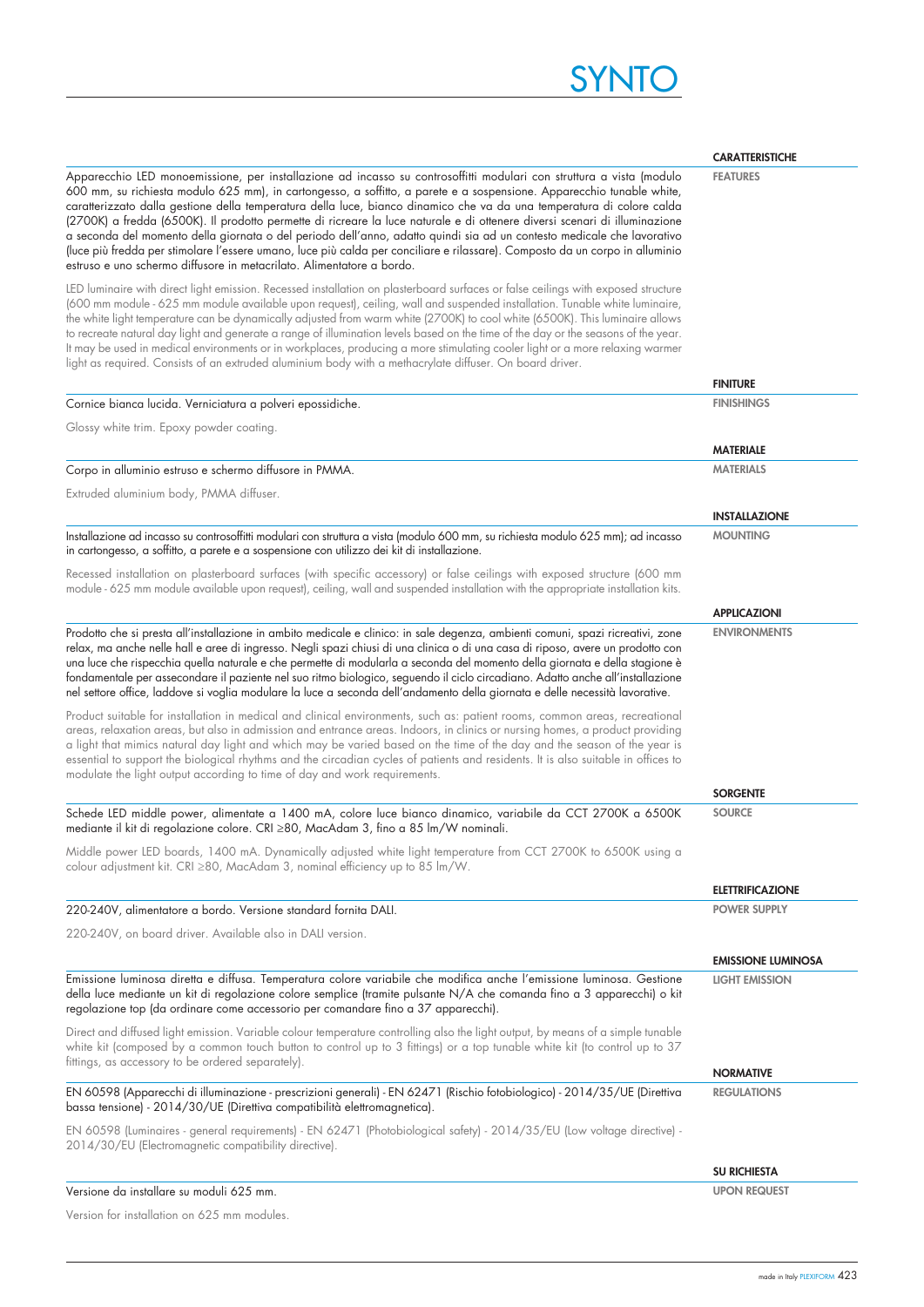## **SYNTC**

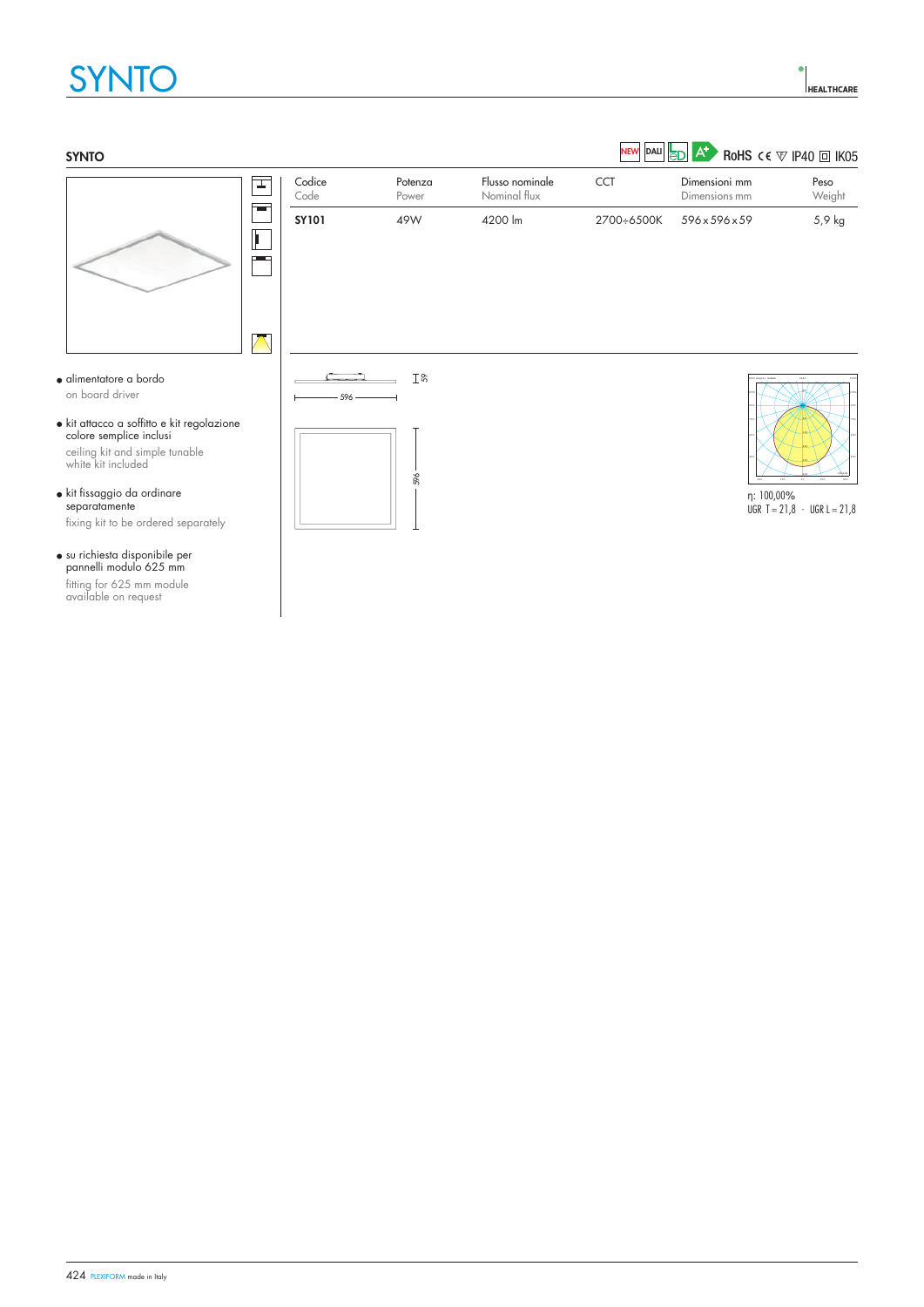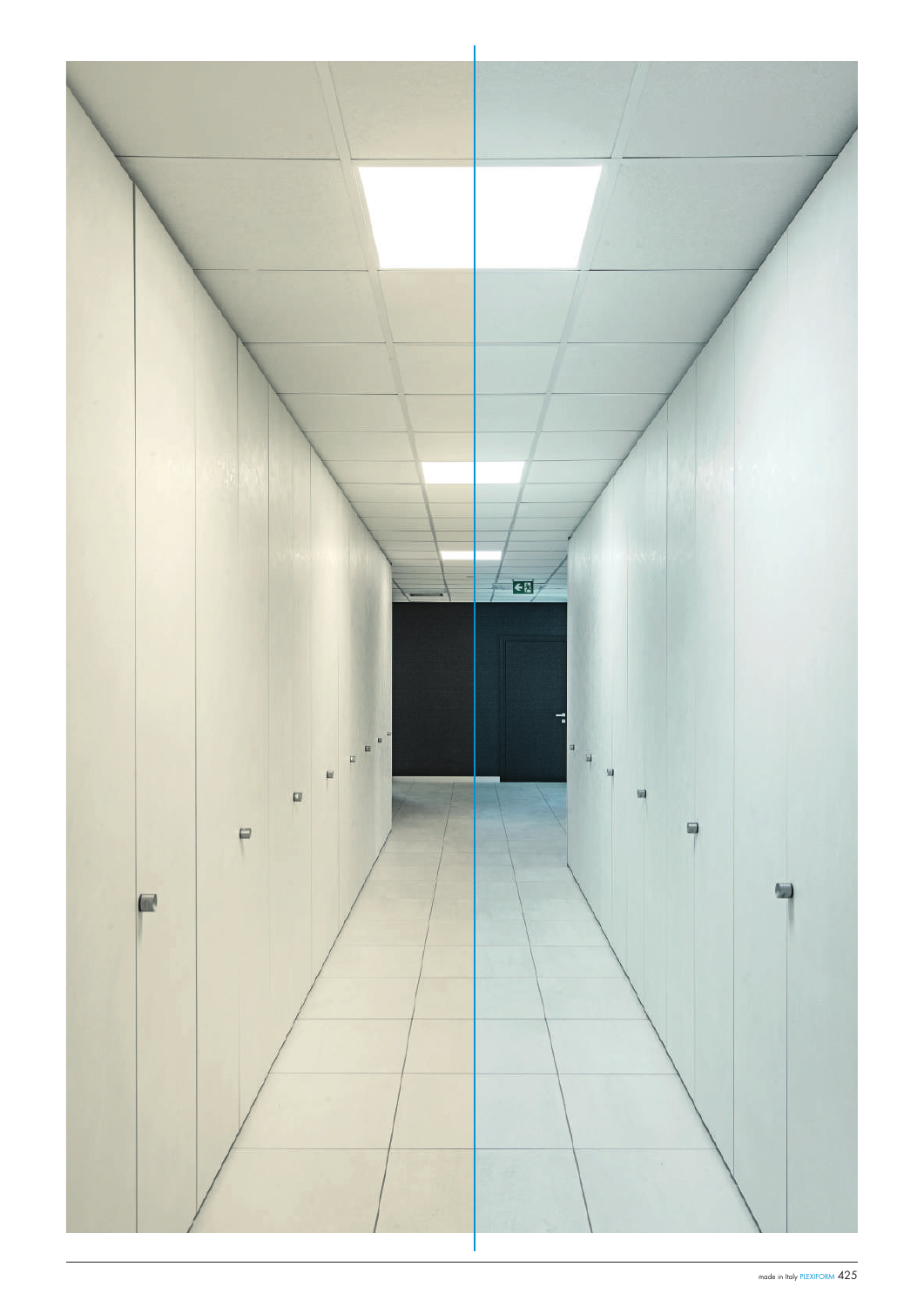

| <b>KIT PER CARTONGESSO</b>                    |                                                                                                                                                                                                                                                       |                                                                                                                                                                                                                                            |                              |
|-----------------------------------------------|-------------------------------------------------------------------------------------------------------------------------------------------------------------------------------------------------------------------------------------------------------|--------------------------------------------------------------------------------------------------------------------------------------------------------------------------------------------------------------------------------------------|------------------------------|
| <b>PLASTERBOARD KIT</b>                       |                                                                                                                                                                                                                                                       | Telaio per installazione in cartongesso / Frame for recessed installation                                                                                                                                                                  |                              |
|                                               | <b>SV925</b>                                                                                                                                                                                                                                          | $635 \times 635 \times 88$ mm                                                                                                                                                                                                              | $\texttt{\%}$ $\blacksquare$ |
|                                               | Telaio in alluminio verniciato bianco. Permette l'installazione dell'apparecchio nel<br>cartongesso. Solo per corpi quadrati modulo 600 mm.                                                                                                           |                                                                                                                                                                                                                                            |                              |
|                                               | White powder coated aluminium frame. Allows the fitting to be recessed in plasterboard<br>ceiling. Only for square fittings module 600 mm.                                                                                                            |                                                                                                                                                                                                                                            | 635<br>635                   |
| <b>ATTACCO A</b><br><b>SOFFITTO-PARETE</b>    |                                                                                                                                                                                                                                                       |                                                                                                                                                                                                                                            |                              |
| <b>CEILING-WALL</b><br><b>CONNECTION</b>      |                                                                                                                                                                                                                                                       | Telaio per attacco a soffitto-parete / Frame for ceiling-wall installation                                                                                                                                                                 |                              |
|                                               | <b>SV979</b>                                                                                                                                                                                                                                          | $603 \times 603 \times 45$ mm                                                                                                                                                                                                              | ΨŢ                           |
|                                               | o a parete dell'apparecchio.                                                                                                                                                                                                                          | Telaio in lamiera verniciata bianco. Fissaggio con viti. Permette l'installazione a soffitto                                                                                                                                               | 603                          |
|                                               | White powder coated steel sheet frame. Fixed with screws. Makes it possible to fix the<br>fittings straight onto the ceiling or onto the wall.                                                                                                        |                                                                                                                                                                                                                                            | 603                          |
| <b>KIT SOSPENSIONE</b>                        |                                                                                                                                                                                                                                                       |                                                                                                                                                                                                                                            |                              |
| <b>SUSPENSION KIT</b>                         |                                                                                                                                                                                                                                                       | Kit sospensione / Suspension kit                                                                                                                                                                                                           | Ø16                          |
|                                               | <b>SV980</b>                                                                                                                                                                                                                                          | Ø16x44 x L.2000 mm                                                                                                                                                                                                                         | $\frac{1}{4}$                |
|                                               | Coppia di nottolini in ottone cromato, con funi in acciaio 2000 mm con archetto.<br>Dispositivo per regolazione millimetrica. Carico massimo 7 kg per fune. Permette la<br>sospensione dei moduli regolabile. Per elettrificazione vedere pagina 446. |                                                                                                                                                                                                                                            |                              |
|                                               |                                                                                                                                                                                                                                                       | Pair of chromed brass ceiling roses, with wire ropes 2000 mm with arc. Device for<br>millimetric regulation. Maximum load 7 kg per rope. Allows adjustable installation<br>height of the suspension. For electrical wiring go to page 446. |                              |
| <b>KIT REGOLAZIONE</b><br><b>COLORE</b>       |                                                                                                                                                                                                                                                       |                                                                                                                                                                                                                                            |                              |
| <b>TUNABLE WHITE</b><br><b>MANAGEMENT KIT</b> |                                                                                                                                                                                                                                                       | Kit regolazione temperatura colore TOP/ TOP tunable white kit                                                                                                                                                                              |                              |
|                                               | <b>SY801</b>                                                                                                                                                                                                                                          | 71 x 71 x 50 mm                                                                                                                                                                                                                            |                              |
|                                               | a 37 apparecchi.                                                                                                                                                                                                                                      | Kit composto da pannello ad incasso con dimmer rotativo. Permette la regolazione<br>della luce e della temperatura colore da 2700K a 6500K. Permette di controllare fino                                                                   |                              |

Kit composed by a flush-mounted rotary dimmer. It allows the light and the temperature regulation from 2700K to 6500K. Allows to control up to 37 fittings.